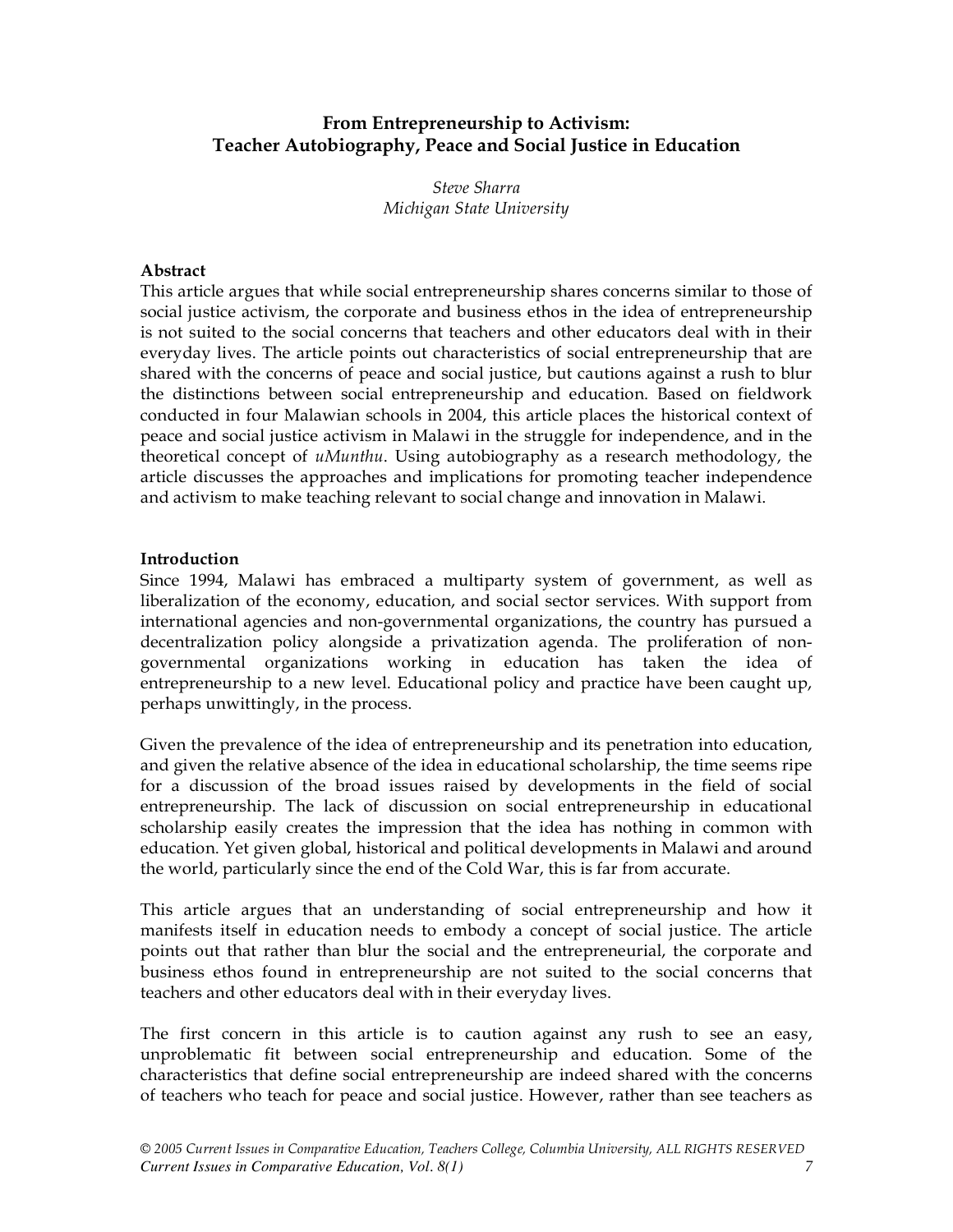social entrepreneurs, as some scholars do (Bornstein, 2004), the article suggests that a more suitable fit may be to reconceptualize social entrepreneurship as peace and social justice activism. The article places peace and social justice in the historical context of the activism that informed the struggle for independence in Malawi, and in current efforts to make education relevant to social problems. Following this context is a discussion of the methodology and theoretical framework of the study. I then define social justice activism, and social entrepreneurship, before providing examples of incidents that reveal how injustice creates perceptions that make it difficult for teachers to be social justice activists in Malawi. The article suggests what ideas are needed to promote teacher independence, resilience, and *uMunthu*/*uBuntu*, the humanness that constitutes the human community and encompasses the awareness and activism necessary to make teaching relevant to social change and innovation.

The article ends with considerations of implications for policy, curriculum, and teacher education and development, in thinking of how to reconceptualize social entrepreneurship as social justice activism in Malawi. The question of how to make the move from entrepreneurship to activism is an important beginning point.

#### **From entrepreneurship to activism**

In Malawi, schools, teachers and communities already have to deal with issues and ideas spilling over from the global and historical contexts that have brought the idea of decentralization and privatization to the fore of development. Non-governmental development organizations (NGDOs) have been a major part of this (Fowler, 2000). Because teachers conventionally bear the expectation to implement educational policies, any discussion of how educational research should deal with the issue of social entrepreneurship should place teachers at the center.

Social entrepreneurs are said to operate with social impact as their main goal, and business acumen and efficiency as their strategy (Dees, 1998, 2001; Bornstein, 2004). The emphasis falls more on the entrepreneurship and less on the social, as pointed out by Dees (1998, 2001): "Social entrepreneurs are one species in the genus entrepreneur. They are entrepreneurs with a social mission" (p. 2). The implications for this definition in education are complex, and require a perspective that is capable of reconciling the apparent dilemma and contradiction of tying social change to profit, even if only as a means to a social end, as some scholars suggest (see Dees, 2003). If the idea of social entrepreneurship is going to be useful to education, especially in Sub-Saharan Africa, it will need to be stripped of its current corporate-sounding and profit-making character, putting more emphasis on the social than on the entrepreneurship. To that end, in order for the "social" aspects of innovation and efficiency to be promoted in teacher education and development research and practice, this article suggests a reconceptualization of social entrepreneurship as peace and social justice activism. A peace and social justice identity shares several of the characteristics that social entrepreneurship espouses, but finds questionable the emphasis on entrepreneurship. The notion of entrepreneurship has strong connotations with profit making, and is distanced from historical and political contexts. Furthermore, just as there are several aspects in the idea of a social entrepreneur that share conceptual mutuality with the idea of a social justice activist, there are also aspects that do not. Some of the shared aspects deal with concern with and desire to solve social problems, pioneer social change, and promote community service.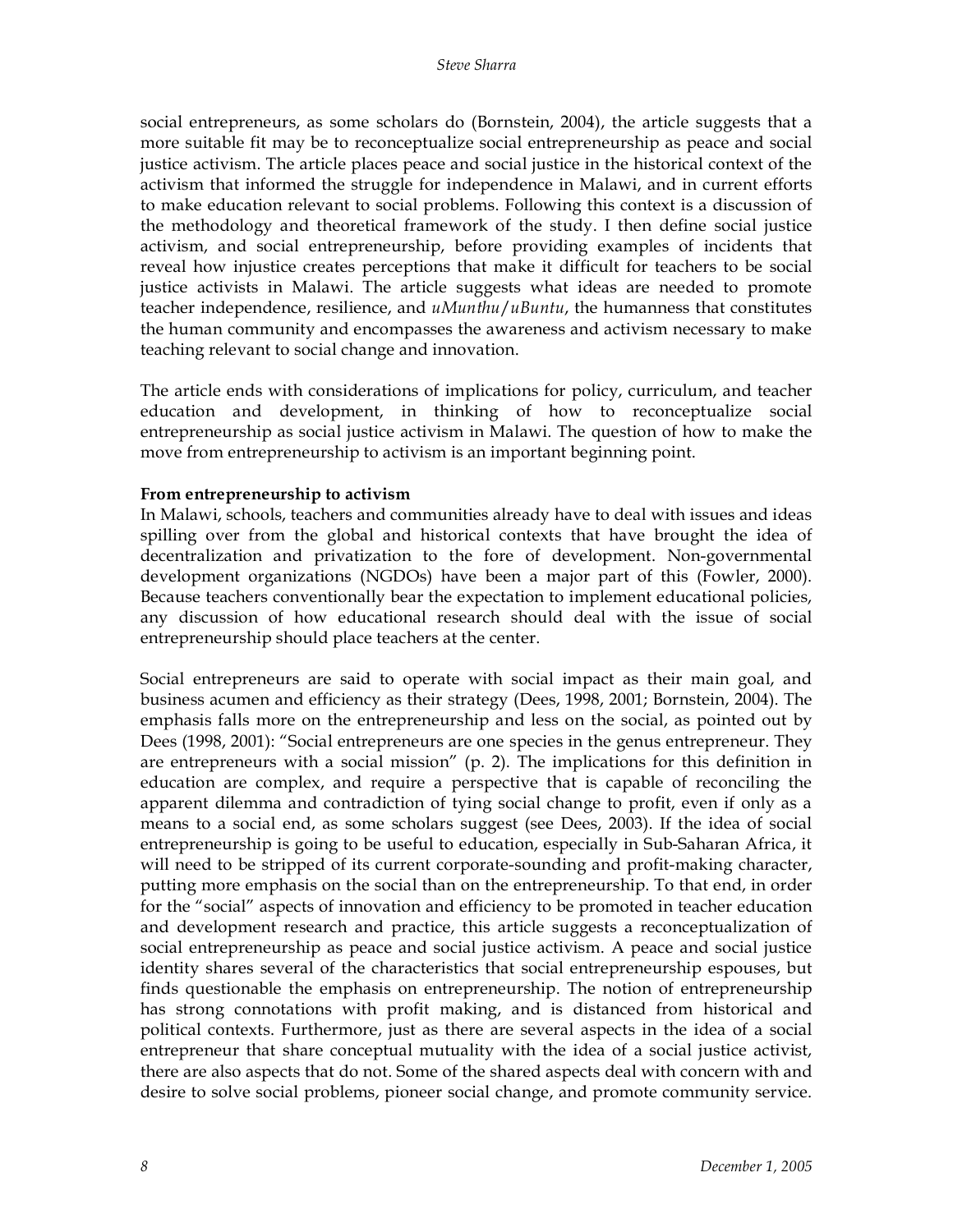Those aspects not shared between the two emanate from the entrepreneurial ethos associated with businesses. The two categories therefore do share overlaps, although their differences are significant enough to warrant caution in discussing their fit in education.

As with social justice activism, social entrepreneurship sees itself as "critical to solving current social problems in an increasingly globalized world" (Grenier, 2003, ¶2). Both social entrepreneurship and social justice activism tackle "the underlying causes of problems, rather than simply treating symptoms" (Dees, 1998, 2001, p. 4). As Thompson (2002) observes, social entrepreneurs:

are people with the qualities and behaviors we associate with a business entrepreneur but who operate in the community and are more concerned with caring and helping than with 'making money'. In many cases, they help change people's lives because they embrace important social causes (p. 413).

In this study, social justice was taken as a central perspective informing the analyses of educational practices that seek to make schooling relevant to the understanding of community problems and the contexts in which these problems occur (Ayers, 2004; Allen, 1999; Nieto, 1999; Peterson, 1999). The concept of "social justice" emerged out of the stories that participating teachers told and wrote in their autobiographies. The teachers narrated lived experiences that create a social justice and human security perspective, described as a "peace problematic" in the African scholarship on peace (Hansen, 1987, p. 2). Seeing teachers' lived experiences from this perspective provides a practical rationale for teachers to be given opportunities to redefine themselves in peace and social justice contexts. This stresses the social, rather than the entrepreneurial, a process that draws on the historical perspectives of social justice activism in Malawi. This activism made it possible for Malawi and other formerly colonized countries to overcome racist and colonial domination, and win the struggle for independence. The entrepreneurial spirit that went along with the struggle had a strong educational, socioeconomic and political motivation, whose self-emancipatory message does not appear as prominent in the current thinking about social entrepreneurship today.

### **Race awareness and historical context**

Seeing teachers as social justice activists requires an understanding of the historical legacy of the anti-colonial struggle, and how colonized subjects used education and a critical awareness of racism to empower themselves (Chiume, 1983; Chipembere, 2001). The struggle for independence in many African countries provides an illustration of how a social justice perspective on the problem of race gives rise to an awareness of what actions were needed for African people to emancipate themselves from colonialism. In many cases, this critical awareness developed within the educational setting of colonialism. For teachers today, being aware of how education can be used for emancipatory and social justice purposes means doing away with pedagogical practices that fail to question the ideologies implicit in knowledge production and dissemination, and the globalization discourse these ideologies come couched in (N'zimande & Mathieson, 2000; Hallak, 2000; Popkewitz, 2000).

Part of the crisis in Malawi has been brought about by the abandonment of African perspectives on what constitutes community wealth and historical resilience, a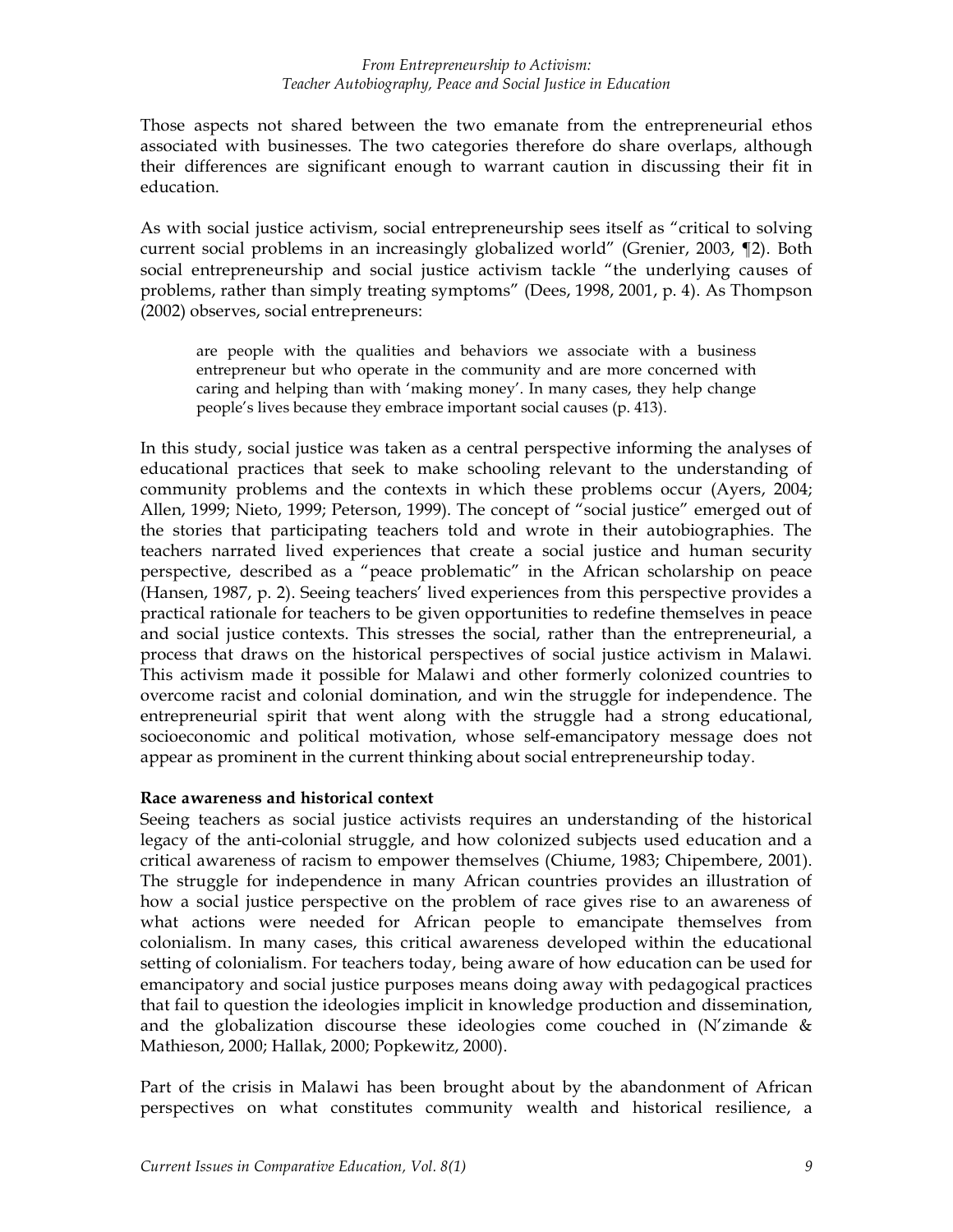consequence of the capitalist global order, the creation of which colonialism played a pivotal role in (Sindima, 1995). A social justice perspective for teachers requires the awareness of the twin roles education played in the struggle for Africa, i.e., pioneering the independence struggle, while creating class differences based on elitism and the privileging of a foreign ideology over endogenous epistemologies. The methodology used in the study took this awareness into account.

### **Methodology and theoretical framework**

I went into the field aiming to discover what genres of writing were best suited to teaching for peace and social justice in Malawi. The research focused mostly on 21 Malawian teachers in four Malawian schools, from February to August 2004. The research methodology involved classroom observations, interviews, and a writing workshop. The teachers had endless stories to tell about their lives growing up and going to school in Malawi under a dictatorship, and their lives now as teachers. Autobiography therefore turned out to be an important genre of writing for these specific teachers.

I worked with the teachers to plan lessons that would address Malawian problems from a peace and social justice perspective. In order for teachers to plan lessons and teach them from a peace and social justice perspective, it was necessary for them to define peace and social justice from their own perspectives, with the awareness of how other peace educators defined these concepts.

The data collected from the study comprised of teachers' autobiographies, interview transcripts, notes from classroom observations, and a journal I kept throughout my stay in the field. A four-part thematic framework has been used to analyze the data. In the framework, peace, social justice and human security are defined as the humanness that constitutes human identity. African epistemologies define this humanness as *uMunthu*, in the Chichewa language; *uBuntu* or *uMotho*, in some southern African languages (Musopole, 1994; Sindima, 1995, 1998; Ramose, 1996).

From these definitions come topical issues that contribute to the peace curriculum in the classroom and the school, informed, in part, by lived experience, told through storytelling and life writing. The peace curriculum enables a peace pedagogy, which leads to Praxis (Freire, 1970; Spence and Makuwira, 2005).

The peace and social justice framework used as its central assumption the idea that lived experiences provided teachers with a form of knowledge that enabled them to recognize social injustice. Social injustice was therefore seen as arising out of the denial of their humanness. In becoming activists for peace and social justice in their schools and communities, these teachers therefore sought solutions that started with autobiographical accounts of their lives as Malawians and as teachers, using their stories to confirm their humanness, as a starting point.

The research highlights new perspectives on teacher education and peace building in Malawi by bringing teachers' life writing to the fore and demonstrating the importance of African perspectives on lived experience (Assefa & Wachira, 1996; Prah, 1996; Ramose, 1996), in the formation of a peace-activist identity amongst teachers. It is this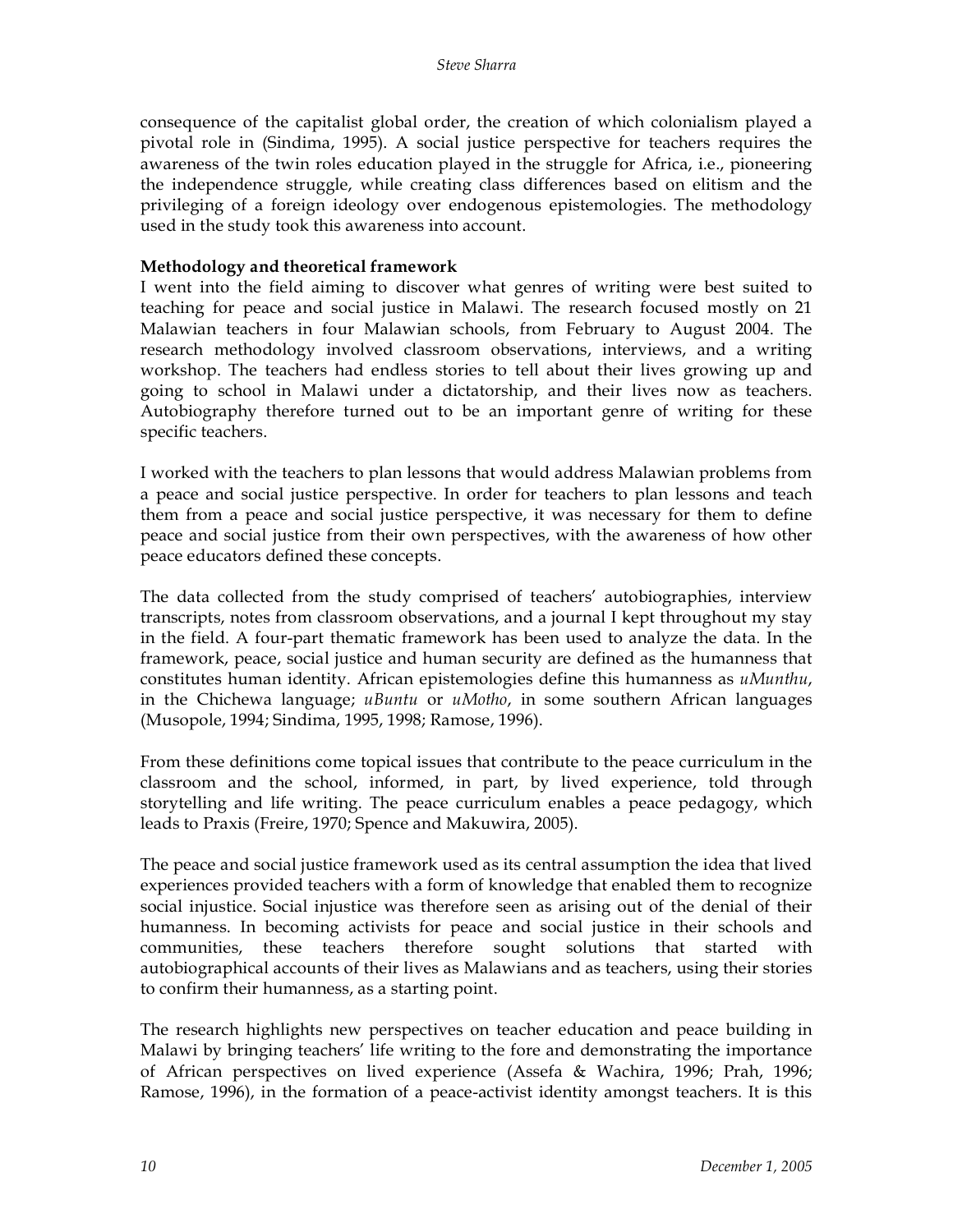peace and social justice activist identity that this article is pointing to as a reconstructed identity for teachers, sharing those social concerns that social entrepreneurs also see as needing innovations and solutions.

### **Defining social justice**

When the participants were invited to take part in the study, the key terms that were used in introducing the project to them were teaching, writing and peace education. To make the connection from writing to education to peace and social justice, there was a need to investigate the contexts of the problems the teachers were talking about. A good number of the participants wrote about cases of social injustices committed against them as children, as teachers, and as members of society.

It is this revelation about the teachers' shared stories of injustices through which their life writing shares a connection with their teaching and social justice. According to Barash and Webel (2002):

A society commits violence against its members when it forcibly stunts their development and undermines their well-being, whether because of religion, ethnicity, gender, age, sexual preference, or some other social reason. Structural violence is a serious form of social injustice (p. 7).

This understanding of social injustice and human insecurity underscores the need for a pro-active sense of peace: "creating material conditions which provide for the mass of the people a certain minimum condition of security, economic welfare, economic efficacy, and psychic well-being" (Hansen, 1987, p. 4). Thus awareness of contexts of injustice is considered in this article as the first step toward defining social justice activism, a process that is linked with personal narrative and lived experience. As stated earlier, social justice activism does share concern with social entrepreneurship, but the conceptual differences in the two constructs are equally significant.

# **Defining social entrepreneurship**

Dees (1998, 2001) points out that although they have not always been labeled as such, social entrepreneurs have always been around, and have contributed to many of the establishments we have today. Dees defines social entrepreneurs as those who "play the role of change agents in the social sector" (p. 4), listing five characteristics that enable the creation of social value: the recognition of new opportunities; the promotion of innovation; adaptation and learning; the overcoming of resource limitations; and a heightened sense of accountability to constituents. Stressing social and lasting impact, Dees sees the social entrepreneur as someone who envisions opportunity where others see obstacles. Yet the emphasis on social entrepreneurship risks excluding schooling contexts, seeing social entrepreneurs in individualistic terms taken out of the social, political and historical settings of lived experiences. For teachers, this reconstruction cannot succeed without using real, lived experiences of teachers lives, many of which have, admittedly, little to do with business entrepreneurship.

The notion of entrepreneurship would appear to ignore the historical and racial contexts of schooling. A social justice notion would consider these contexts as important (Henry, 1998; Peterson, 1999; Nieto, 1999; Bigelow, 1999). In the next section I report one incident that I observed while conducting this research, which raises two issues that, as this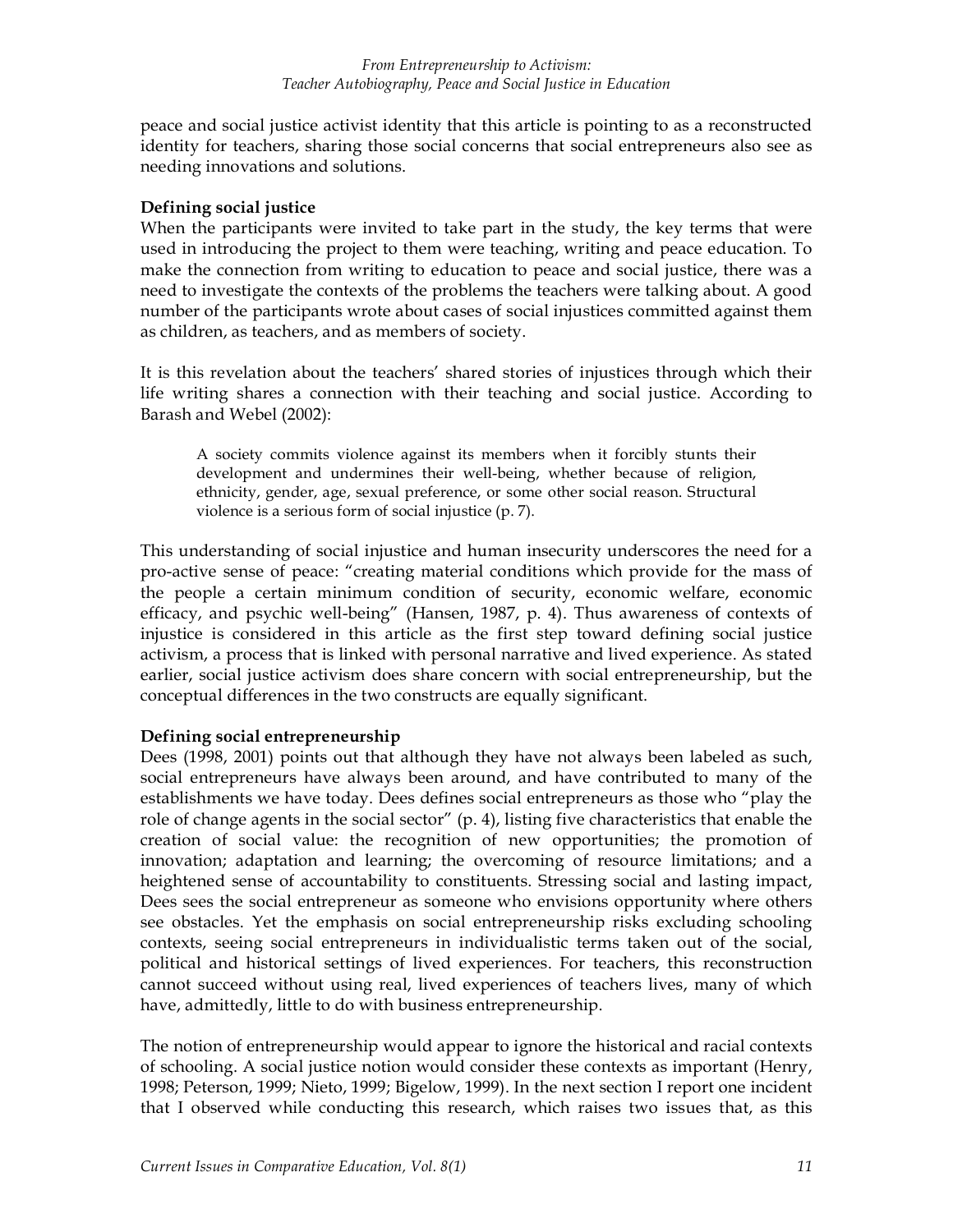paper suggests, need to be examined further in reconstructing a social justice identity for teachers. The issues in question are passive resistance and perceptions of self and other.

## **Passive resistance; perceptions of self and other**

The incident offers an example of an event that could have been seized upon by teachers to highlight the importance of social justice activism in their work. For reasons that showcase the political power relations the teachers deal with in their daily lives, this did not happen.

One Monday morning, I arrived at one of the four research sites, and was greeted with the news that seven teachers from Tsigado School had been removed from the list of returning officers for the forthcoming presidential and general elections that were to be held on May  $20<sup>th</sup>$ , 2004. The teachers had been removed to make room for seven teachers from a neighboring school, who themselves were being moved from their school so as to make room for court clerks and other government officers who had also been recruited for the exercise.

The head and two other teachers from Tsigado went to their Teacher Development Centre [1], to ask for clarification from a primary education adviser (PEA). Primary Education Advisers in Malawi, formerly referred to as district inspectors of schools (DIS), serve as immediate supervisors of head teachers and their schools, and as liaisons between the schools and the district education office. The rest of the teachers were on "chalk-down"—they would not teach until the matter was resolved and their fellow teachers reinstated. In the week before, head teachers who would serve as presiding officers on Election Day had threatened to lock up all voting materials if the district commissioner were to go ahead with a plan to remove several head teachers and replace them with civil servants from other government departments. The commissioner got wind of the planned action and immediately reinstated the head teachers.

The incident does not necessarily depict the said teachers adopting an activist stance, but the fact that they did not seize the given moment to pursue a social justice stance points to the general absence of an activist culture amongst the majority of Malawian teachers and educators. A social justice stance would have involved a number of actions to raise awareness about the teachers' plight beyond the school: discussions with students, other teachers, and the community; letter writing campaigns; the involvement of the teachers' union; and so on.

In order to build a social justice consciousness in Malawi's education, there is need to begin with those teachers who already espouse change, peace and social justice as part of their teaching identity. The general absence of social justice activism shows how historical, ideological and political contexts have not been adequately interrogated in Malawian educational discourse. One particular teacher in the study talked about "teacher independence" as having contributed to how he began the process to reconstruct his teacher identity.

# **Teacher independence as social justice activism**

In this section I discuss views expressed by two teachers who, in an autobiographical context (Chaunfrault-Duchet, 2004), exhibited an awareness of the need to build a peace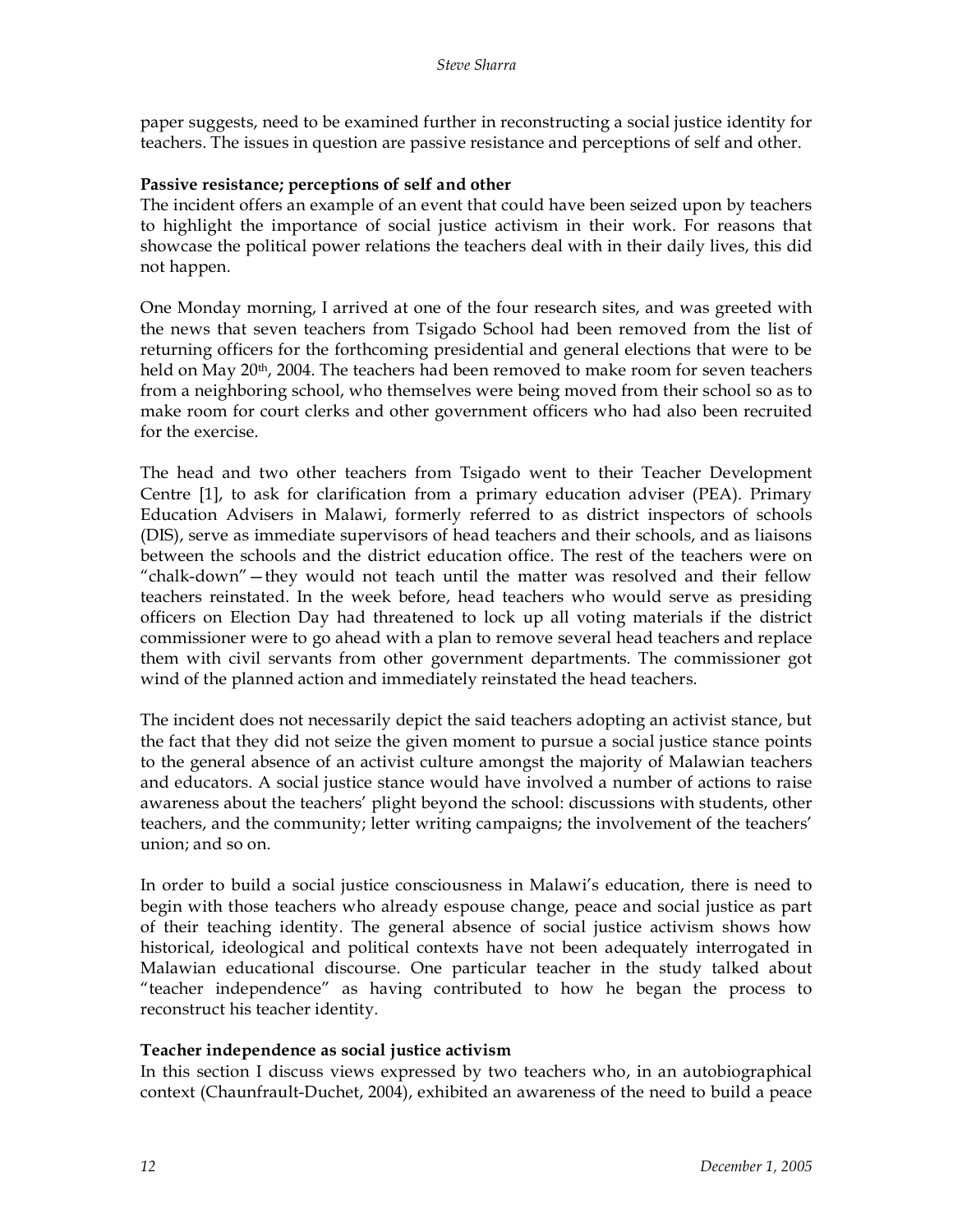and social justice consciousness. All the teachers in the study expressed a sharp awareness of the problems besetting them, but they differed in the ways they reacted to them. With the earlier incident, the teachers were engaged in passive resistance, refusing to teach, but not taking their action further. With the two teachers I discuss below, their responses to the perceived injustices were different. Not only did they continue teaching during crises, they also sought connections and networks of support, by being actively involved in the reform process, and thinking of their students' welfare in their decision making process. They did not necessarily call themselves social justice activists, but their awareness of the injustice they face is an important step in the process to reconstruct and redefine teacher identities.

One of these teachers was Nduluzi, a teacher who was actively involved in the currently ongoing Primary Curriculum and Assessment Reform (PCAR) project, since its inception in 2001. During one workshop session, a number of teachers expressed reservations with the reform, saying teachers were hardly involved, yet they were the ones expected to implement the reforms. Nduluzi expressed shock that the teachers had not been involved in the reform process. He launched into a step-by-step description of the process that had led to the reform. He mentioned the sources from which the main concepts of the reform were being taken: the policy investment framework (PIF), the poverty reduction strategy paper, and the Vision 2020 paper, among others2.

Nduluzi used the term "developing independence," narrating his experiences being involved at the highest level of the reform, while being a "mere primary school teacher", just like the others. He talked of how he developed his independence and stopped being under the spell of the abuse, exploitation and manipulation:

I want to tell you that you have the opportunities. I'm not in the training profession by chance. I was trained. I qualified. When I get to a place, or even at the TTC I know they don't see my problem. So on my own I tell myself I am a teacher, I know how to teach. So that gives me confidence (Transcript, April 14, 2004).

Nduluzi said he did not let his frustration get in the way of his teaching. He told the teachers how to take the initiative and use the resources available to do school projects.

Another teacher who participated in the study, Pinde, also spoke of her resilience in the face of frustration and injustice. She gave examples of being denied deserved promotions and opportunities for further education, but said because of her selfmotivation, she persevered and overcame feelings of hopelessness.

In the interview with Pinde, she said injustices were relevant content to discuss in the classroom with students, noting that when you as a teacher know what is going on, "you can handle these children properly, to prepare them so as not to have this kind of unjust attitude" (Transcript, July 22, 2004).

Pinde offered ways teachers could involve students in creating an awareness of injustices, using a specific example in which a group of teachers were cheated out of money that was due to them after they went on an international trip. The senior ministry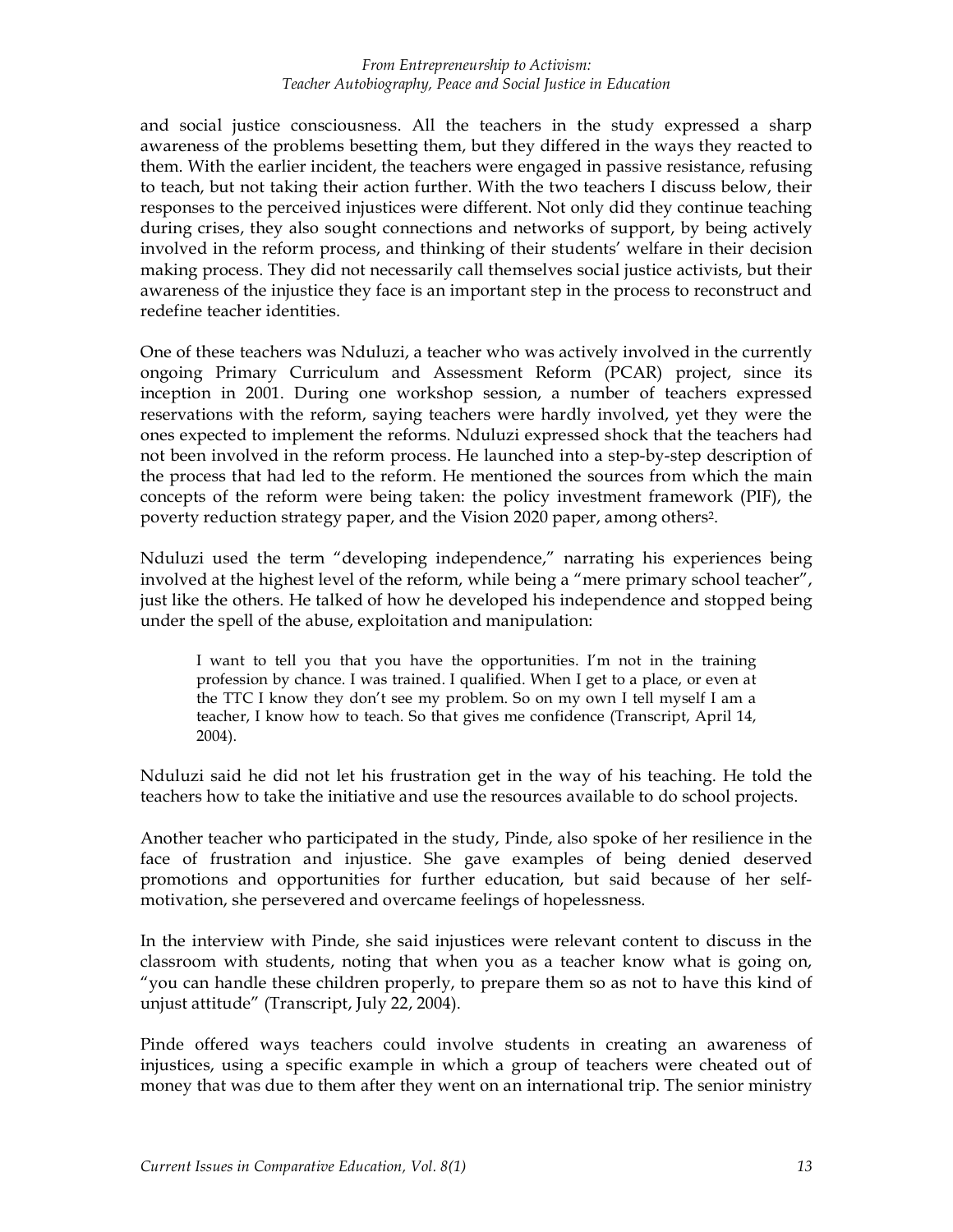officers who also went on the trip all got their per diem money, but not the teachers. She said:

When you are teaching them, you can use current events, things you hear outside the classroom. You can explain to them. Even this very story, you can bring it to them and make them discuss it. "With this problem, who was at fault? Was it the teachers, or was it their bosses?" The children can know that it wasn't the teachers' fault. It was the bosses' fault . . . If it were you, how would you handle it? So the children will grow up mindful of stories like these (Transcript, July 22, 2004).

While Nduluzi's and Pinde's experiences do not contradict the accounts of frustration and anger the other teachers expressed, Nduluzi and Pinde used an approach that asked "How can we surmount this obstacle?" (Dees, 2001, 2003, p. 4), as opposed to giving up in frustration. These incidents might sound anecdotal and isolated, but they are indicative of paralysis, resistance, resilience and independence as various responses to injustice. In thinking of the implications that this study raises for peace and social justice activism amongst Malawian teachers, and for considering the place of social entrepreneurship in education, a number of issues come to the fore.

# **New directions**

Currently Malawi is in the grip of a drought that has brought about a severe food crisis, for the second time in four years. Coupled with the HIV/AIDS pandemic, and a highly contentious political atmosphere with unresolved issues from the 2004 presidential election, NGOs and international aid and cooperation agencies are actively involved in attempts to deal with Malawi's problems. It is already known that the participation of the people on whose behalf such interventions are justified is more of lip service than a practicality (Makuwira, 2004). It thus remains to be seen, on the one hand, what impact the decentralization and privatization agenda is going to have on education in the long run. On the other hand is the undeniable need for funds and resources that Malawian schools are in dire need of. A spirit of entrepreneurship among school and community leaders would offer some solutions toward the problem of crumbling school infrastructure and dwindling supplies. How to reconcile this reality with the necessity for a social conscious poses a problem educational scholarship is yet to tackle.

Social justice activism thus entails finding alternative ways of continuing to produce excellence in teaching, while enhancing awareness of injustice, its contexts, and how to deal with it. This article has argued for a reconceptualization that places more emphasis on social justice activism than on entrepreneurship in teachers' work. The paper has argued for the centrality of teachers and their lived experienced, and has urged caution against haste in considering the place of social entrepreneurship in education. The paper has pointed out that while social entrepreneurship and social justice activism share similar ideals for social change and innovation, they have significance differences that educational policy and practice cannot overlook.

At the policy level, the implications call for further interrogation of how international aid and cooperation agencies are pushing the decentralization, privatization and entrepreneurship agenda in Malawi, and how that agenda is impacting education. At the curriculum level, the implications call for the need to identify and enhance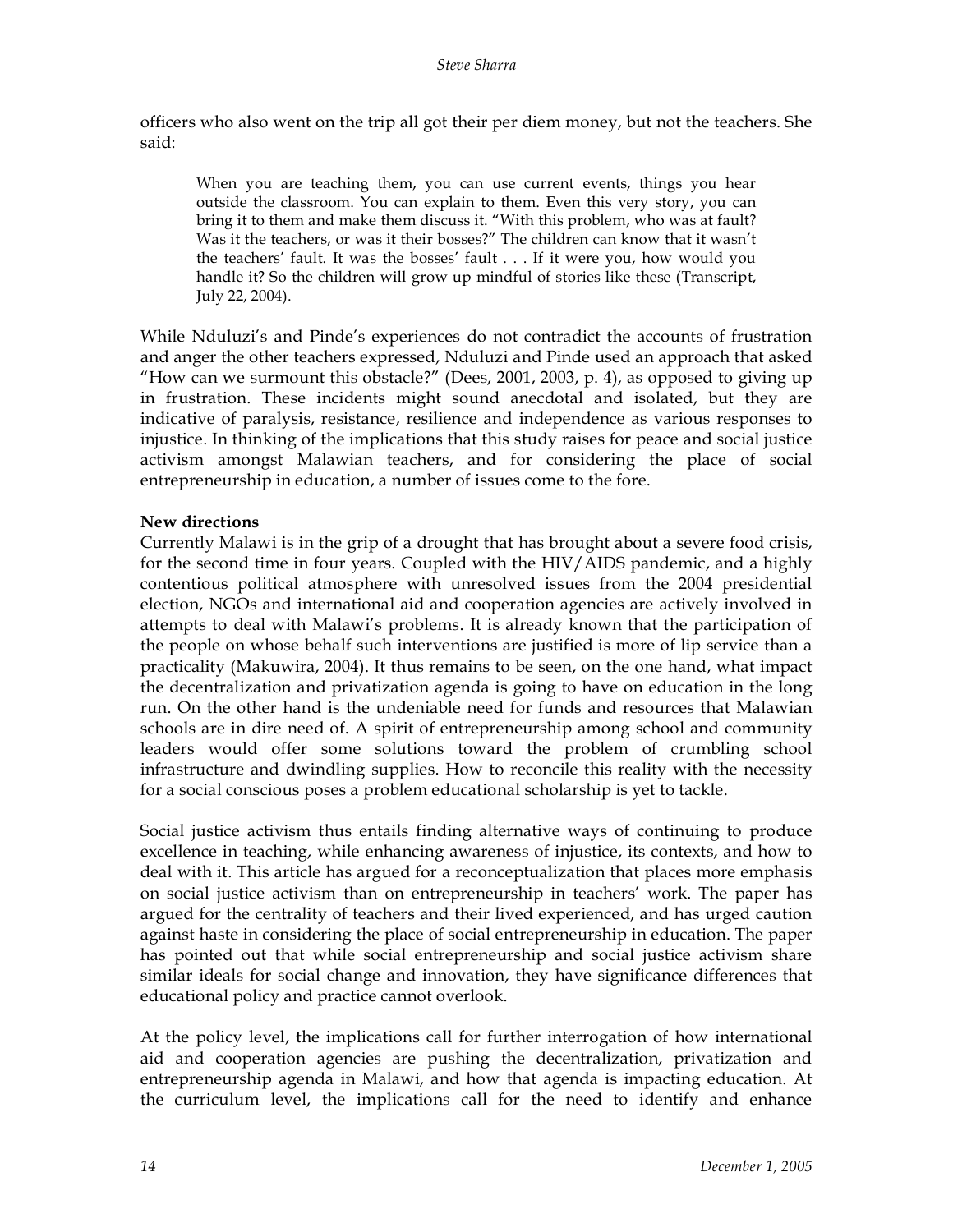understanding of the historical, socioeconomic, political and autobiographical contexts of activism in Malawi. At the teacher education and development level, the implications for peace and social justice activism amongst Malawian teachers raised by this study call for further considerations of how a praxis rooted in a peace and social justice curriculum and pedagogy, informed by autobiography, and the endogenous epistemologies of *uMunthu*, play a role in restoring human dignity and promoting peace and social justice amongst Malawians. It is in these directions, among others, that a reconceptualization of social entrepreneurship as social justice activism in Malawian education needs to proceed.

#### **Notes**

- 1. Teacher Development Centers were introduced in the late 90s, to serve as central locations where as many as 15 schools per zone cluster for zone-level professional development, conferences, meetings, and other school-related programs and activities.
- 2. Vision 2020 was a United Nations Development Program project in which Malawian experts drew plans for the achievement of specific development goals.

#### **References**

Allen, J. (1999). A Community of Critique, Hope and Action. In J. Allen (Ed.) *Class actions: Teaching for Social Justice in Elementary and Middle School.* New York: Teachers' College Press.

Ardizzone, L. (2001). Towards Global Understanding: The Transformative Role of Peace Education. *Current Issues in Comparative Education 4* (1).

Assefa, H. and G. Wachira (Eds.) (1996). *Peacemaking and democratisation in Africa: theoretical perspectives and church initiatives*. Nairobi: East African Educational Publishers.

Ayers, W. (2004). *Teaching toward freedom: moral commitment and ethical action in the classroom*. Boston: Beacon Press.

Barash, D. and C. Webel (2002). *Peace and Conflict Studies*. Thousand Oaks (CA): SAGE Publications.

Bigelow, W. (1999). Discovering Columbus: Rereading the Past in I. Shor and C. Pari (Eds) *Education is Politics: Critical Teaching across Differences, K-12*. Portsmouth, NH: Boynton Cook, Inc.

Bornstein, D. (2004). *How to Change the World: Social Entrepreneurs and the Power of New Ideas*. Oxford: Oxford University Press.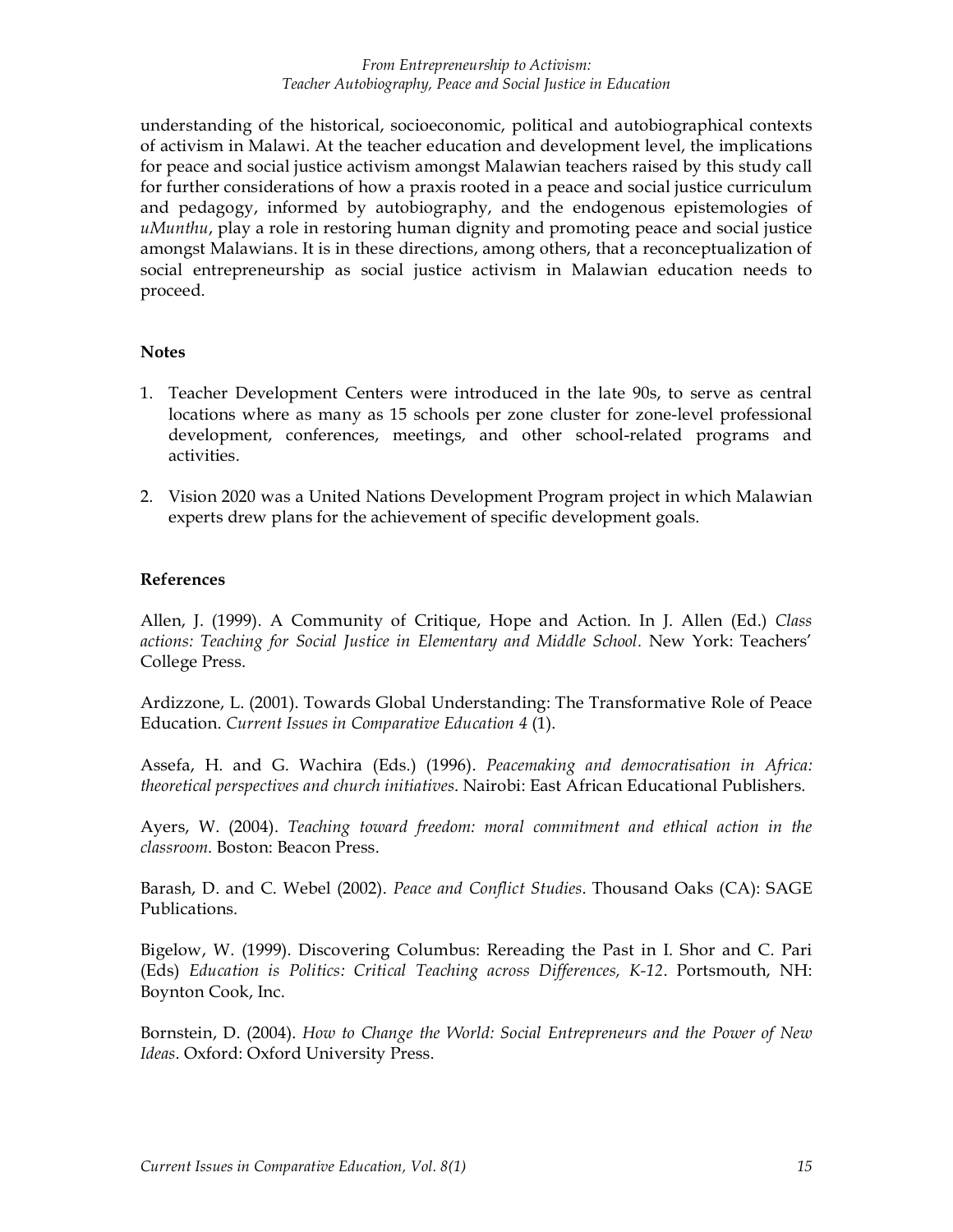Chanfrault-Duchet, M. (2004). In quest of teachers' professional identity: the life story as a methodological tool. In P. Chamberlayne, J. Bornat and U. Apitzsch (Eds.) *Biographical Methods and Professional Practice: An international perspective*. Bristol, UK: The Policy Press.

Chipembere, H. M. (2001). *Hero of the Nation: Chipembere of Malawi: An Autobiography*. R. Rotberg (Ed.) Blantyre, Malawi: Christian Literature Association of Malawi.

Chiume, K (1982). *Autobiography of Kanyama Chiume*. London: Panaf Books

Dees, J. G. (2001). *The meaning of social entrepreneurship revisited.* Working Paper. Stanford: Stanford University Graduate School of Business. [Online]. Available at: http://www.fuqua.duke.edu/centers/case/documents/dees\_SE.pdf [September 3, 2005].

Dees, J. G. (2003). *Social entrepreneurship is about innovation and impact, not income*. Skoll Foundation. [Online]. Available at:

http://www.fuqua.duke.edu/centers/case/articles/1004/corner.htm [September 3, 2005].

Fowler, A. (2000). NGDOs as a moment in history: Beyond Aid to Social Entrepreneurship or civic innovation? *Third World Quarterly 21* (4), 637-654.

Freire, P. (1970). *Pedagogy of the Oppressed*. New York: Continuum.

Goldstein, R. A. (2005). Symbolic and institutional violence and critical educational spaces: in the name of education. *Journal of Peace Education* 2 (1), 33-52.

Goodson, I (1994). Studying the teacher's life and work. *Teaching and Teacher Education*, 10 (1), 29-37.

Grenier, P. (2003). Social entrepreneurship: development from a different perspective. *Social Edge*. [Online]. Available at: http://www.socialedge.org/?14@697.Q3AdahKyc8n.0@.1adbd921 [October, 15, 2005].

Hallak, J. (2000). Globalisation and its Impact on Education. In T. Mebrahtu, M. Crossley and D. Johnson (Eds.) *Globalisation, Educational Transformation and Societies in Transition.* Oxford: Symposium Books.

Hansen, E. (Ed.) (1987). *Africa: Perspectives on Peace and Development*. London: Zed Books.

Henry, A. (1998). *Taking Back Control: African Canadian Women Teachers' Lives and Practice.* Albany, NY: State University of New York Press.

Makuwira, J. (2004). Non-Governmental Organizations (NGOs) and Participatory Development in Basic Education in Malawi. *Current Issues in Comparative Education 6* (2).